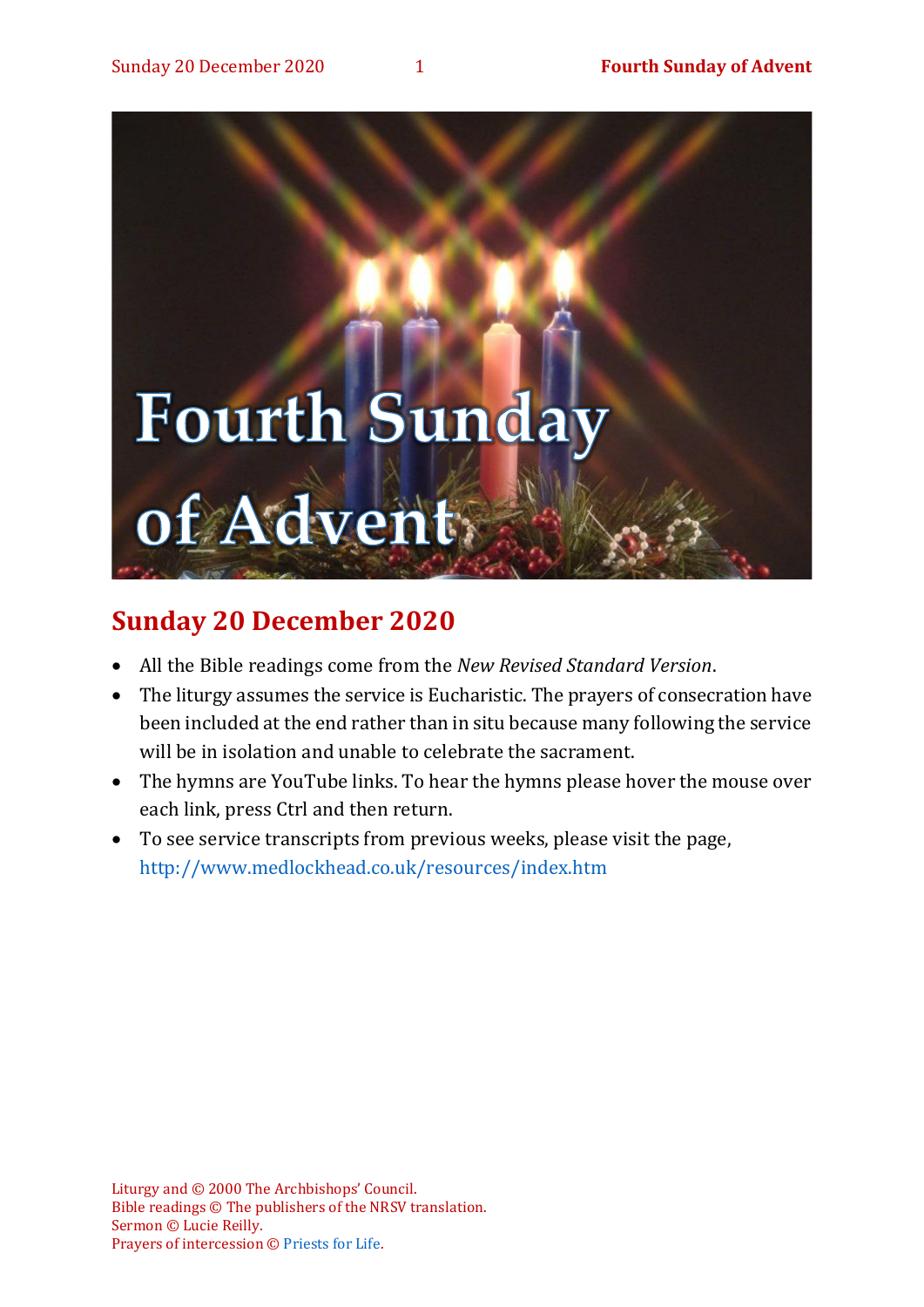#### **Introduction and welcome**

HYMN 1 **[Sussex carol](https://www.youtube.com/watch?v=2cmfCq8iKgY)** (please click on this link to hear the hymn)

#### **The Welcome**

In the name of the Father, and of the Son, and of the Holy Spirit

All **Amen.**

The Lord be with you

All **And also with you.**

#### **The Preparation**

All **Almighty God,**

**to whom all hearts are open, all desires known, and from whom no secrets are hidden: cleanse the thoughts of our hearts by the inspiration of your Holy Spirit, that we may perfectly love you, and worthily magnify your holy name; through Christ our Lord. Amen.**

Our Lord Jesus Christ said:

The first commandment is this: 'Hear, O Israel, the Lord our God is the only Lord. You shall love the Lord your God with all your heart, with all your soul, with all your mind,

and with all your strength.'

And the second is this: 'Love your neighbour as yourself.' There is no other commandment greater than these. On these two commandments hang all the law and the prophets.

### All **Amen. Lord, have mercy.**

A voice cries out in the wilderness 'Make straight the way of the Lord'. So let us listen, and turn to the Lord in penitence and faith, firmly resolved to keep God's commandments and to live in love and peace with all.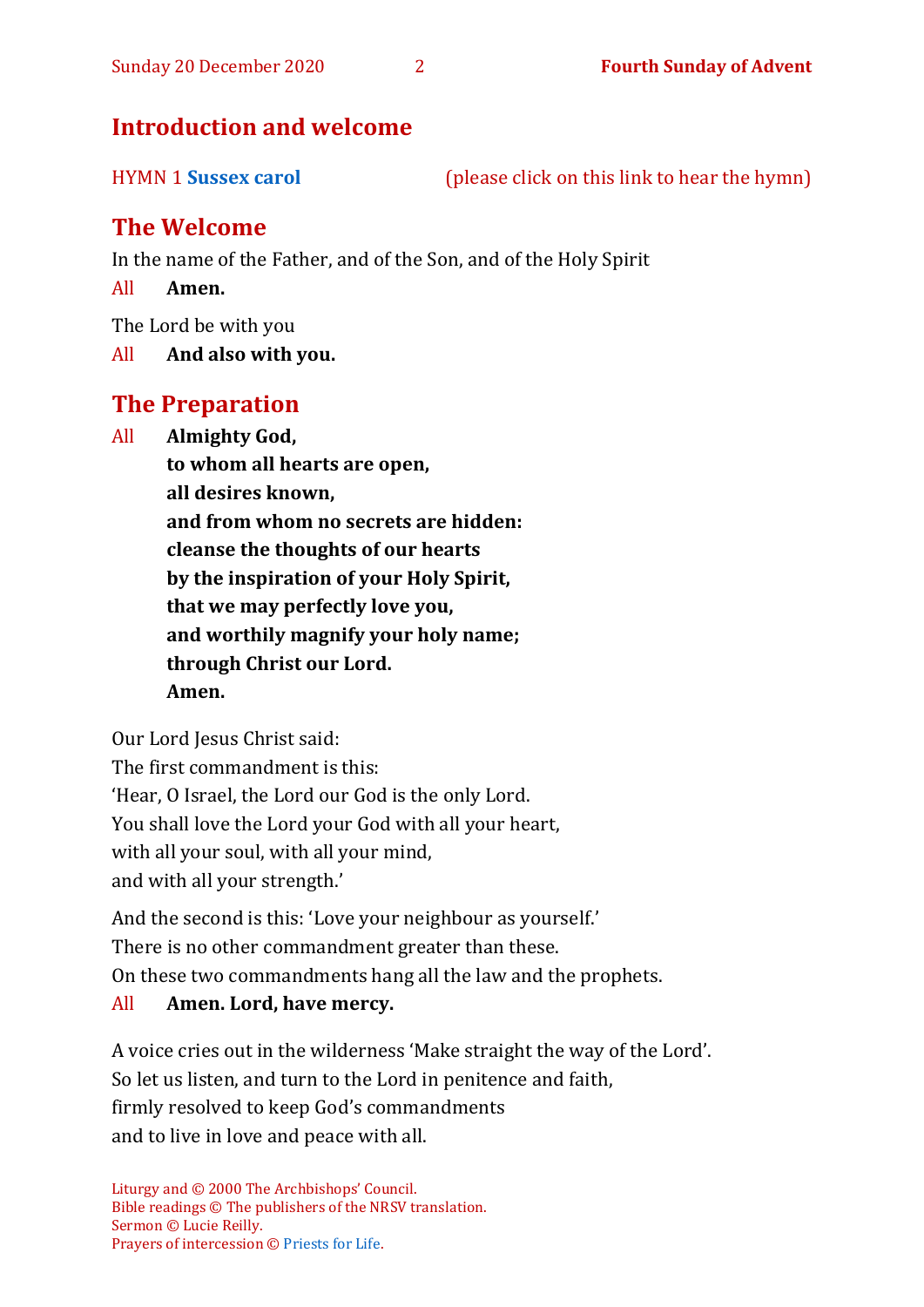All **Almighty God, our heavenly Father, we have sinned against you and against our neighbour in thought and word and deed, through negligence, through weakness, through our own deliberate fault. We are truly sorry and repent of all our sins. For the sake of your Son Jesus Christ, who died for us, forgive us all that is past and grant that we may serve you in newness of life to the glory of your name. Amen.**

Almighty God,

who forgives all who truly repent, have mercy upon you, pardon and deliver you from all your sins, confirm and strengthen you in all goodness, and keep you in life eternal; through Jesus Christ our Lord. All **Amen.**

It's usual to omit the Gloria during Advent.

#### **The Collect for The Fourth Sunday of Advent**

Eternal God, as Mary waited for the birth of your Son, so we wait for his coming in glory; bring us through the birth pangs of this present age to see, with her, our great salvation in Jesus Christ our Lord. All **Amen.**

#### **First reading**

A reading from the Book of the Prophet Isaiah

Now when the king was settled in his house, and the Lord had given him rest from all his enemies around him, the king said to the prophet Nathan, 'See now, I am

Liturgy and © 2000 The Archbishops' Council. Bible readings © The publishers of the NRSV translation. Sermon © Lucie Reilly. Prayers of intercession © [Priests for Life.](https://www.priestsforlife.org/prayers/weeklyint/4adventb.pdf)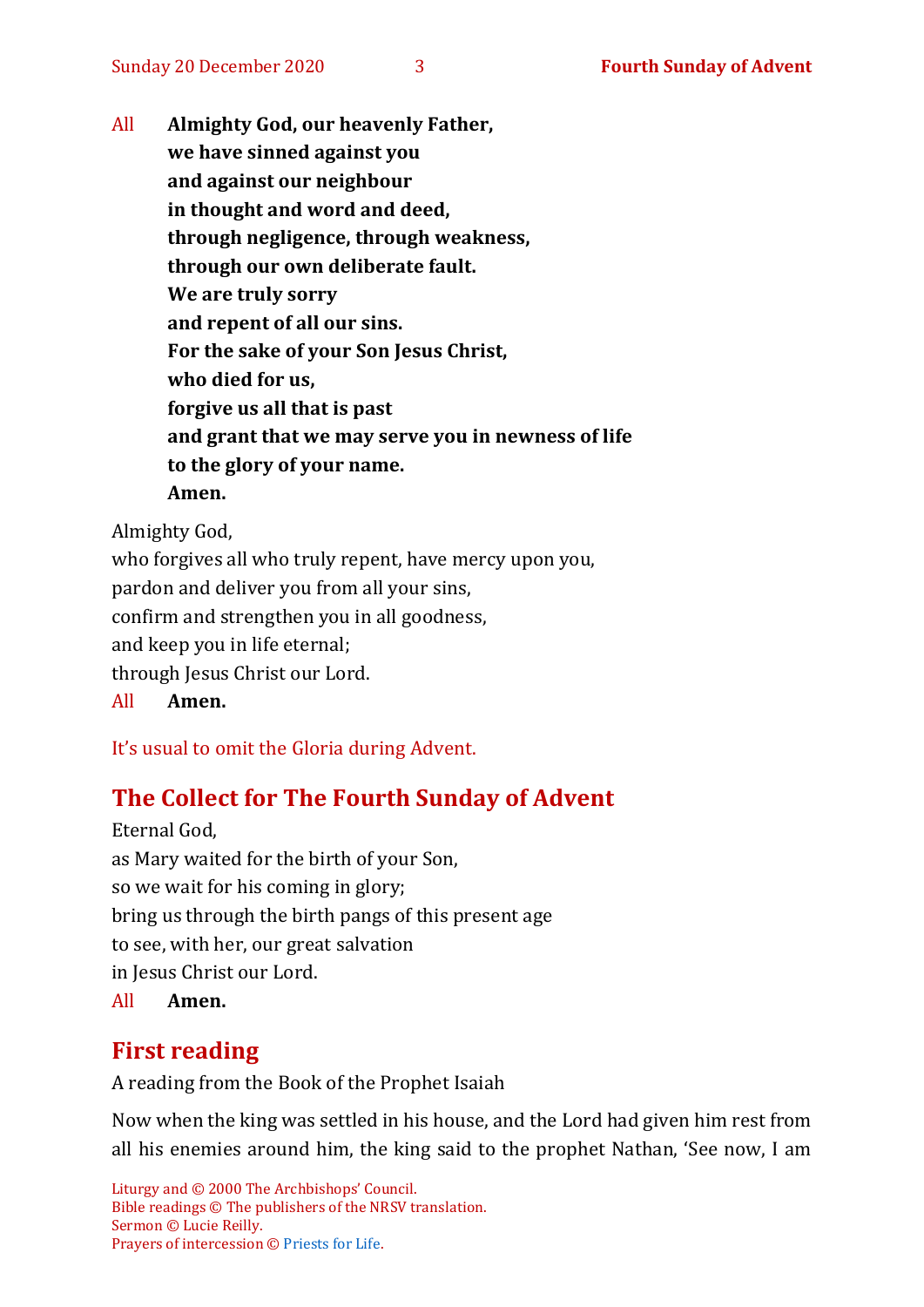living in a house of cedar, but the ark of God stays in a tent.' Nathan said to the king, 'Go, do all that you have in mind; for the Lord is with you.'

But that same night the word of the Lord came to Nathan: Go and tell my servant David: Thus says the Lord, 'Are you the one to build me a house to live in? I have not lived in a house since the day I brought up the people of Israel from Egypt to this day, but I have been moving about in a tent and a tabernacle. Wherever I have moved about among all the people of Israel, did I ever speak a word with any of the tribal leaders of Israel, whom I commanded to shepherd my people Israel, saying, 'Why have you not built me a house of cedar?' Now therefore thus you shall say to my servant David, "Thus says the Lord of hosts: I took you from the pasture, from following the sheep to be prince over my people Israel; and I have been with you wherever you went, and have cut off all your enemies from before you; and I will make for you a great name, like the name of the great ones of the earth. And I will appoint a place for my people Israel and will plant them, so that they may live in their own place, and be disturbed no more; and evildoers shall afflict them no more, as formerly, from the time that I appointed judges over my people Israel; and I will give you rest from all your enemies. Moreover the Lord declares to you that the Lord will make you a house.

' "When your days are fulfilled and you lie down with your ancestors, I will raise up your offspring after you, who shall come forth from your body, and I will establish his kingdom. He shall build a house for my name, and I will establish the throne of his kingdom forever. I will be a father to him, and he shall be a son to me. When he commits iniquity, I will punish him with a rod such as mortals use, with blows inflicted by human beings. But I will not take my steadfast love from him, as I took it from Saul, whom I put away from before you. Your house and your kingdom shall be made sure forever before me; your throne shall be established forever".' *2 Samuel 7:1–16*

This is the Word of the Lord All **Thanks be to God.**

#### **Second reading**

A reading from St Paul's Letter to the Romans

Now to God who is able to strengthen you according to my gospel and the proclamation of Jesus Christ, according to the revelation of the mystery that was kept secret for long ages but is now disclosed, and through the prophetic writings is made known to all the Gentiles, according to the command of the eternal God, to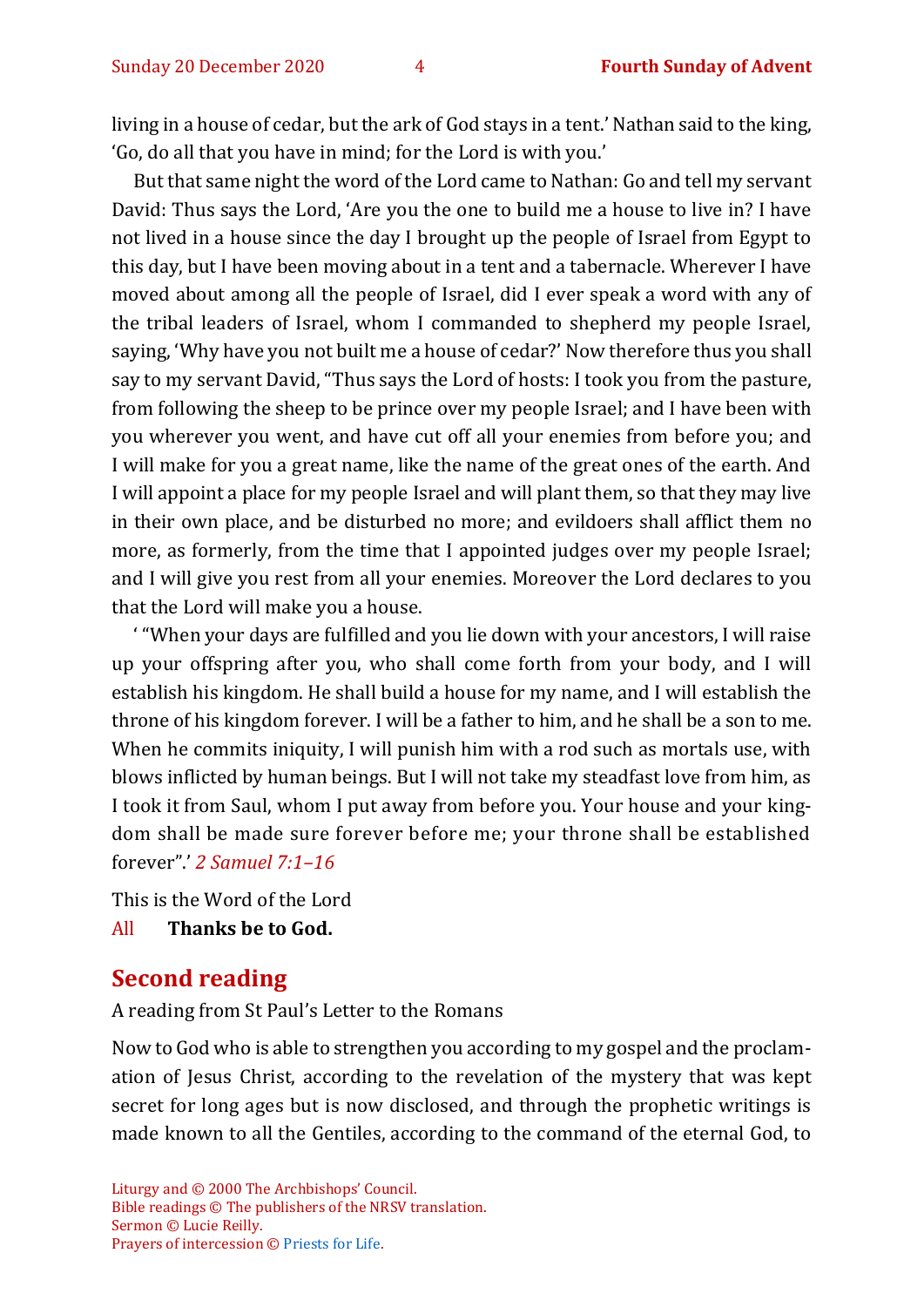bring about the obedience of faith—to the only wise God, through Jesus Christ, to whom be the glory forever! Amen. *Romans 16:25–27*

This is the Word of the Lord

All **Thanks be to God.**

HYMN 2 **[In](https://youtu.be/aX0GNIOfB9U) [dulci jubilo](https://youtu.be/aX0GNIOfB9U)** (click on this link to hear the hymn)

#### **Gospel reading**

Hear the Gospel of our Lord Jesus Christ according to Luke

#### All **Glory to you O Lord.**

In the sixth month the angel Gabriel was sent by God to a town in Galilee called Nazareth, to a virgin engaged to a man whose name was Joseph, of the house of David. The virgin's name was Mary. And he came to her and said, 'Greetings, favoured one! The Lord is with you.' But she was much perplexed by his words and pondered what sort of greeting this might be. The angel said to her, 'Do not be afraid, Mary, for you have found favour with God. And now, you will conceive in your womb and bear a son, and you will name him Jesus. He will be great, and will be called the Son of the Most High, and the Lord God will give to him the throne of his ancestor David. He will reign over the house of Jacob forever, and of his kingdom there will be no end.'

Mary said to the angel, 'How can this be, since I am a virgin?' The angel said to her, 'The Holy Spirit will come upon you, and the power of the Most High will overshadow you; therefore the child to be born will be holy; he will be called Son of God. And now, your relative Elizabeth in her old age has also conceived a son; and this is the sixth month for her who was said to be barren. For nothing will be impossible with God.'

Then Mary said, 'Here am I, the servant of the Lord; let it be with me according to your word.' Then the angel departed from her. *Luke 1:26–38*

This is the Gospel of the Lord

All **Praise to you O Christ.** 

#### **Sermon**

Today is our last Sunday before Christmas. Our readings speak about the preparations that God made for Jesus to be born among us, as one of us.

Imagine, if it's possible, a thirteen-year-old girl (maybe fifteen, tops) is confronted by an angel who says God has chosen her to be the mother of his only begotten son.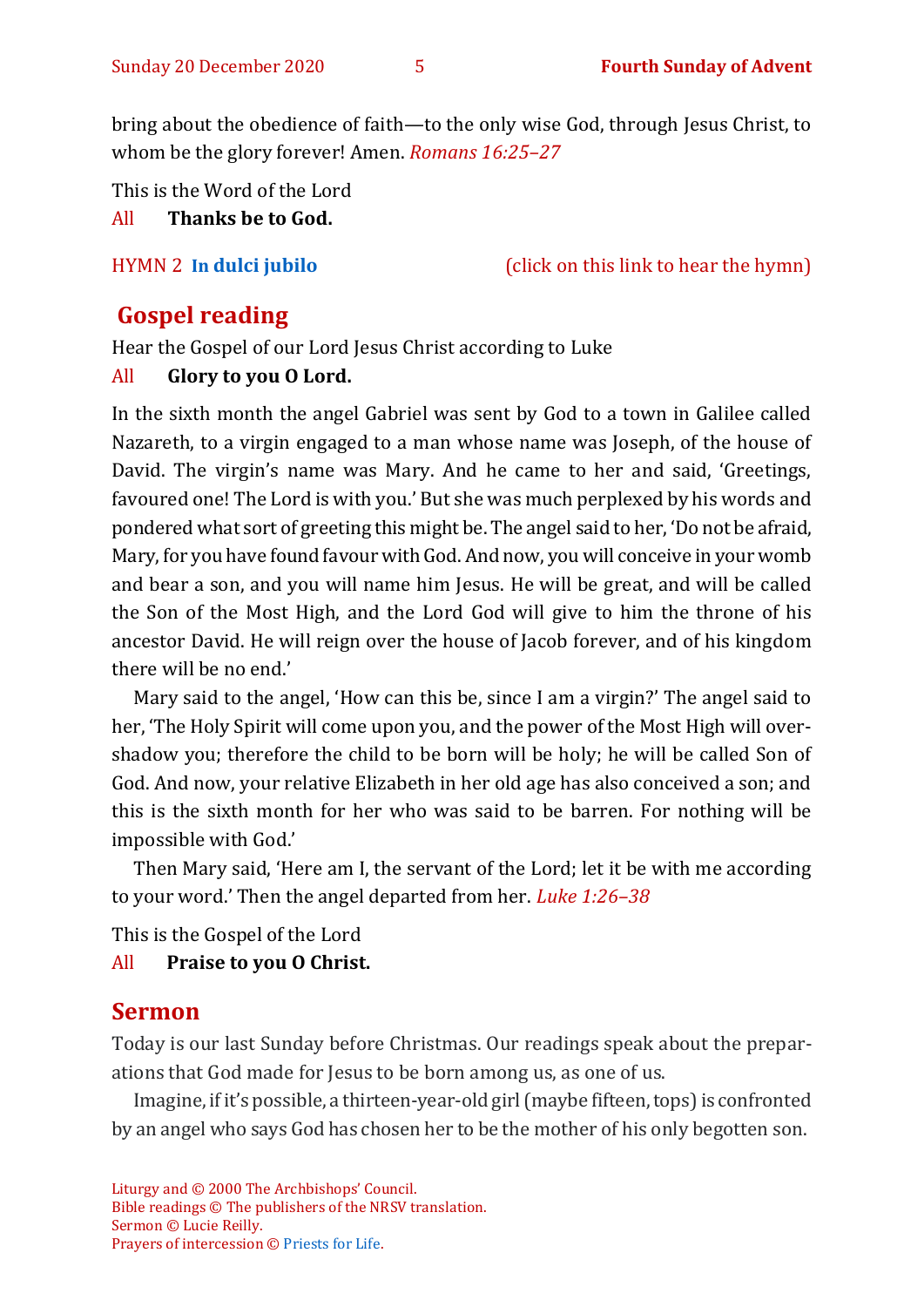(The 'sixth month' at the beginning of the passage refers to the story just before this incident, in which St Luke tells us about an old couple named Zechariah and Elizabeth (who were unable to have children) and how God chose them to be the parents of John the Baptist.)

This Elizabeth is Mary's cousin. Luke tells us about a messenger Gabriel, who appears to Mary in the sixth month of Elizabeth's pregnancy to tell her that she will bear a son. His life will tell us that God wants to live among and be with his people in a new and extraordinary way. Mary is reminded by the messenger that her elderly relative, well past the age of bearing children, is going to be a mother also. 'With God nothing will be impossible.' From the very start, there's a connection, a bond, between Elizabeth and Mary and between John the Baptist and Jesus.

We've all heard this Christmas story before. In fact we've heard it so many times that its novelty has long since faded away, and we lose sight of the awesomeness of this event—that God would enter human life with all its violence and corruption, to bring us hope, to rescue us from our sinfulness, to send us Jesus our deliverer.

Because of the current, ongoing situation, and what seem like ever changing rules and restrictions, this Christmas will be a different kind of Christmas.

Some families will be separated, some people will be forced to celebrate alone in isolation, some families will be missing loved ones they lost this year. People have and are still struggling financially; it might not feel like Christmas at all when you don't have a job, can't provide for your family. This year, places will be empty, traditions will be different, celebration will be diminished, joyfulness will be a little quieter, the warm glow a little less bright.

If there has ever been a Christmas when we need to remember—that God loves us, God gave his Son for us, Jesus came to be born among us—if there was a Christmas we need to remember that nothing will be impossible with God, it's this Christmas.

Mary knew that the blessing comes within the relationship. Mary knew that nothing means anything outside fellowship with God. She could have said 'no' and rejected God's invitation. It could have passed to some other girl. But it didn't.

In a great leap of faith and trust in the angel's message, Mary gives an unequivocal, unconditional 'Yes', by saying, 'Here am I, the servant of the Lord; let it be with me according to your word.' She had yet to learn what that 'Yes' would involve but it was made unconditionally, and it was never withdrawn.

She never withdrew that 'Yes' through a life of trials and tribulations (of which we know surely a mere fraction) right up to those terrible moments as she stood beneath the Cross and saw her only Son die in agony and shame as a public criminal.

There is clearly a message there for us. We too have been called in our own special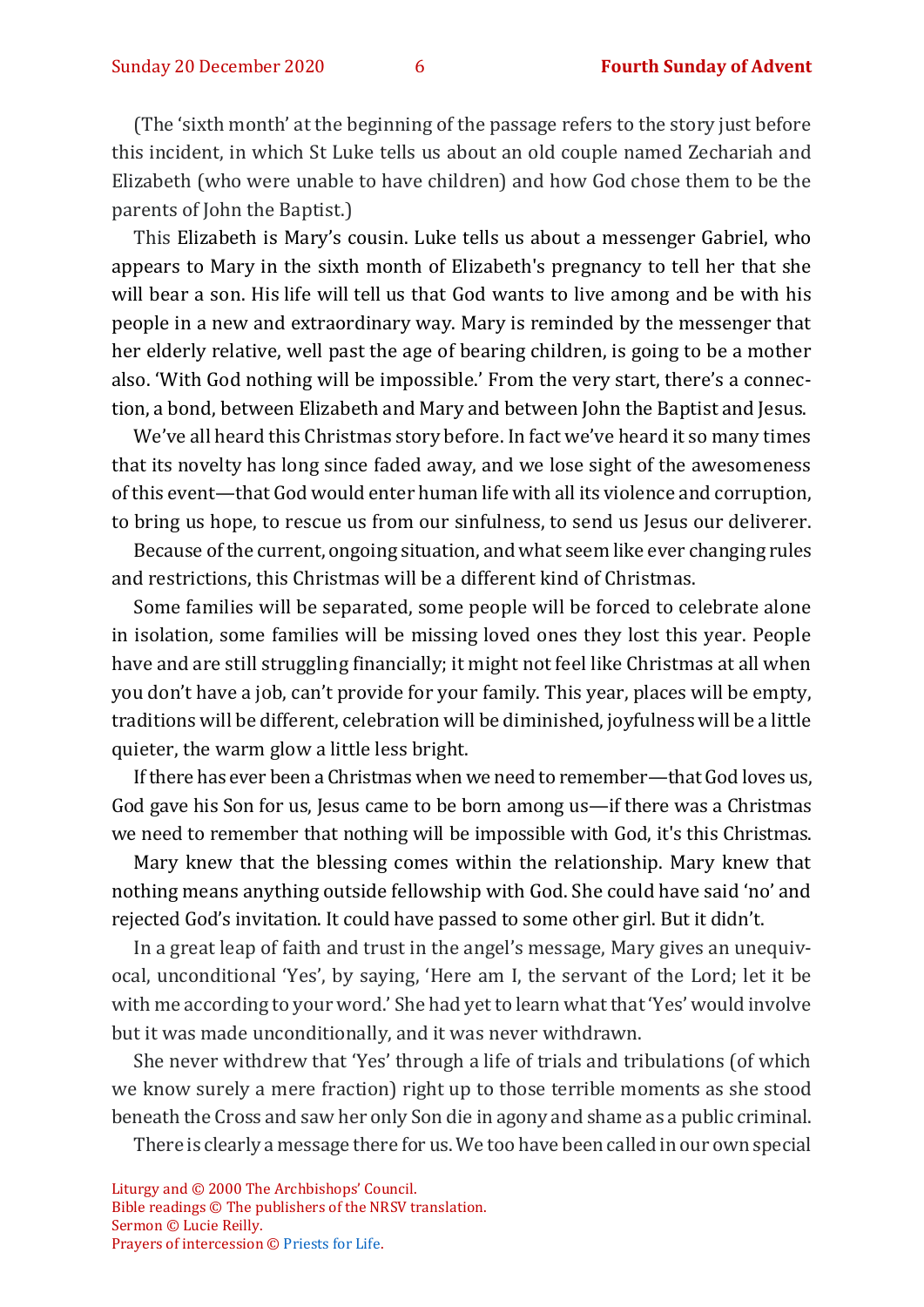way to give birth to Jesus in our lives and in our environment. We too have been called to say 'Yes', an unconditional 'Yes' to following Jesus. Now, as we approach the celebration of Christmas, is the time for us to renew that pledge with Mary's help and example.

Because maybe, just maybe, Mary knew that what makes Christmas 'Christmas' is God's desire to enter into the lives of ordinary people, and the willingness and openness of ordinary people to let God in. Of course, I'm sure she understood this in her own Hebrew way.

As we celebrate this Christmas that will be a different kind of Christmas for us all, I wonder if we can grasp hold of how different that first Christmas was. I wonder can we understand, just a little, the magnitude of the impact Gabriel's message had on Mary's future, and the magnitude of the impact it has on ours today. I wonder can we understand, just a little, what it took for Mary to commit to the path she chose. I wonder can we comprehend the enormity of the commitment she made. I wonder can we follow her lead, even if in a small way.

I wonder. I hope we can. In light of the events of this year and the years ahead, I hope we can. In Jesus name. Amen

#### **The Creed**

Do you believe and trust in God the Father, the source of all being and life, the one for whom we exist?

#### All **We believe and trust in him.**

Do you believe and trust in God the Son, who took our human nature, died for us and rose again?

#### All **We believe and trust in him.**

Do you believe and trust in God the Holy Spirit, who gives life to the people of God and makes Christ known in the world?

#### All **We believe and trust in him.**

This is the faith of the Church.

All **This is our faith. We believe and trust in one God, Father, Son and Holy Spirit. Amen.**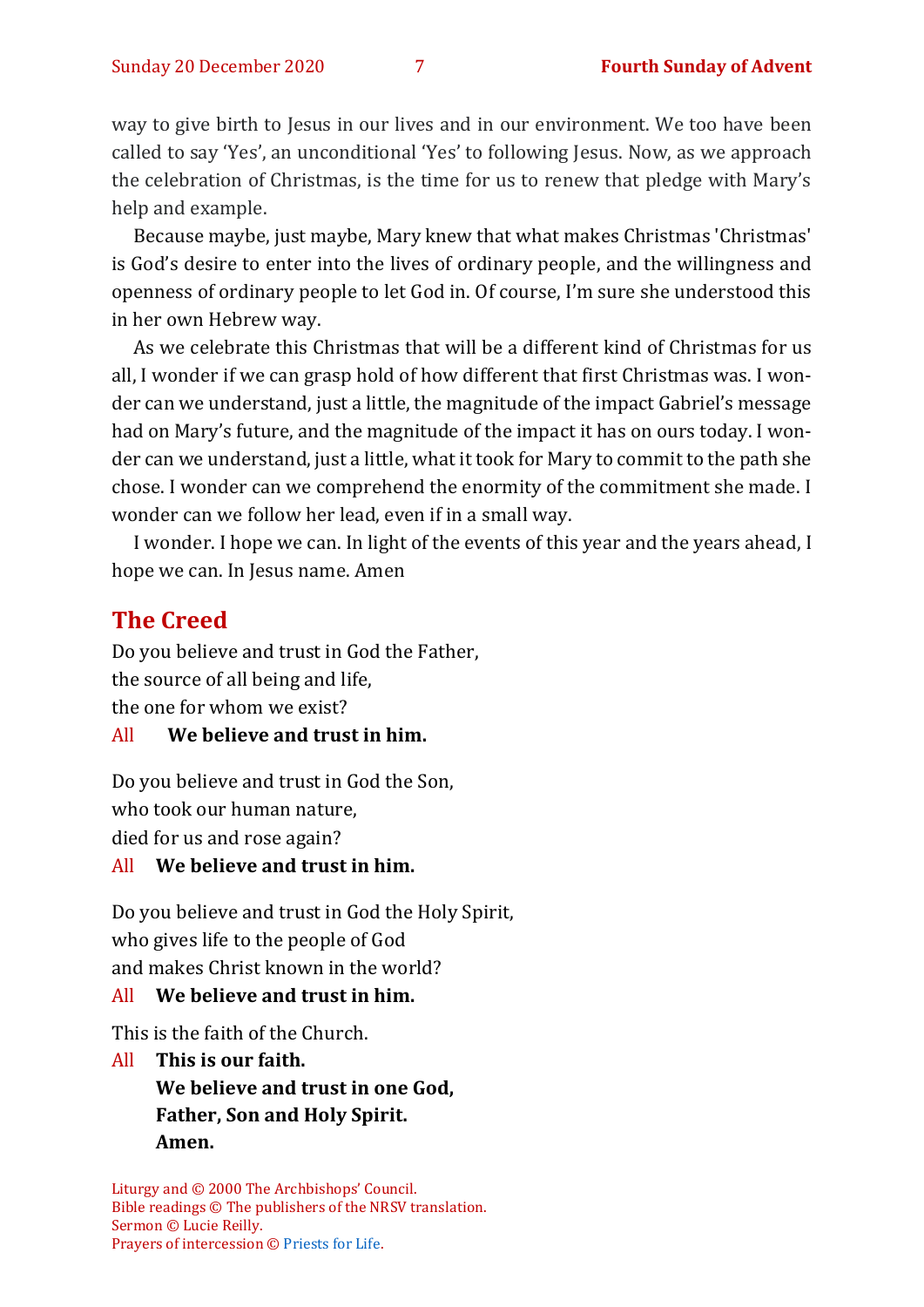#### **Prayers of intercession**

Celebrant: As we approach the celebration of the birth of our Saviour, let us turn our hearts and minds to the Father, with confidence in his generous love and mercy:

That the Church will faithfully proclaim the Word of God to every part of the world, we pray to the Lord ...

#### All **Amen. We pray to the Lord.**

That Government leaders will be responsive to the needs of their people, especially families with young children, we pray to the Lord...

#### All **Amen. We pray to the Lord.**

That all who are pregnant and afraid may welcome the life within them, and draw strength from the angel Gabriel's words to Mary: Do not fear, we pray to the Lord ...

#### All **Amen. We pray to the Lord.**

That the poor, the lonely, and the neglected will experience God's love during this joyful season through the kindness of others, we pray to the Lord ...

#### All **Amen. We pray to the Lord.**

That all who are busy making preparations to celebrate Christmas will take time to reflect on God's love for them, we pray to the Lord ...

#### All **Amen. We pray to the Lord.**

For those who have died, that as they shared our Christmas joy on earth, they may come to enjoy eternal glory in God's kingdom, we pray to the Lord ...

#### All **Amen. We pray to the Lord.**

Almighty God, prepare our hearts with your grace, that like Mary, we may be a worthy dwelling place for your Son. We ask this through Christ our Lord. Amen. All **Amen.**

Merciful Father,

All **accept these prayers for the sake of your Son, our Saviour Jesus Christ. Amen.**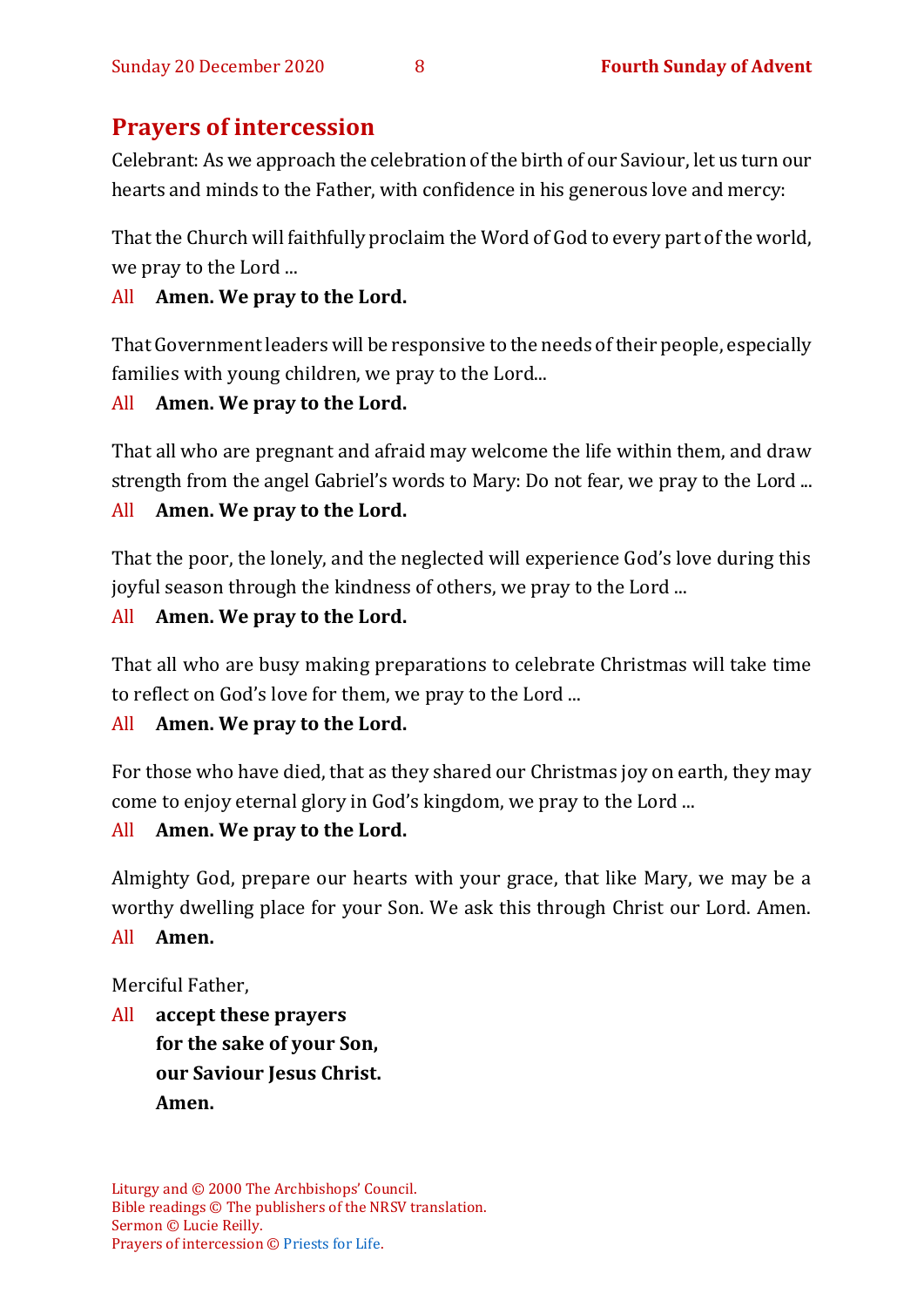#### **The peace**

In the tender mercy of our God the dawn from on high shall break upon us, to shine on those who dwell in darkness and the shadow of death, and to guide our feet into the way of peace.

The peace of the Lord be always with you, All **And also with you.**

HYMN 3 **[The angel Gabriel](https://www.youtube.com/watch?v=pliqObTHxUQ)** (please click on this link to hear the hymn)

The liturgy of the Communion Service appears below

# The Dismissal

May God the Father, judge all-merciful, make us worthy of a place in his kingdom.

#### All **Amen**

May God the Son, coming among us in power, reveal in our midst the promise of his glory.

#### All **Amen**

May God the Holy Spirit make us steadfast in faith, joyful in hope and constant in love.

#### All **Amen**

And the blessing of God the Almighty: Father, Son, and Holy Spirit,

be with you now and remain with you always

All **Amen.**

HYMN 4 **[Tell out my](https://www.youtube.com/watch?v=-_JnUppvTAQ) soul** (please click on this link to hear the hymn)

Go in peace to love and serve the Lord.

#### All **In the name of Christ. Amen.**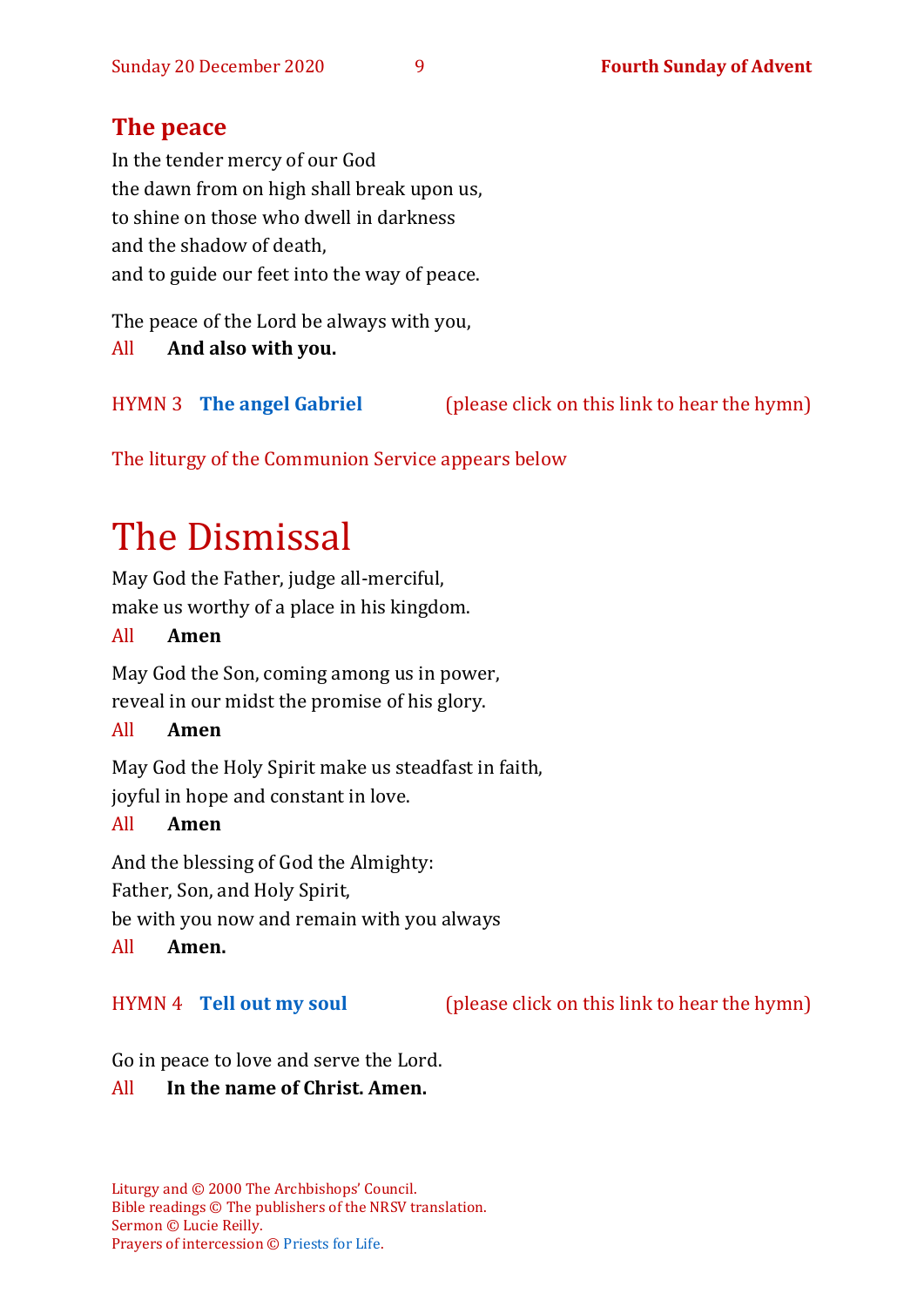# The Liturgy of the Sacrament

#### Eucharistic Prayer (prayer E)

The Lord be with you

#### All **and also with you.**

Lift up your hearts.

#### All **We lift them to the Lord.**

Let us give thanks to the Lord our God.

#### All **It is right to give thanks and praise.**

Father, you made the world and love your creation. You gave your Son Jesus Christ to be our Saviour. His dying and rising have set us free from sin and death. And so we gladly thank you, with saints and angels praising you, and saying,

All **Holy, holy, holy Lord, God of power and might, heaven and earth are full of your glory. Hosanna in the highest. Blessed is he who comes in the name of the Lord. Hosanna in the highest.**

We praise and bless you, loving Father, through Jesus Christ, our Lord; and as we obey his command, send your Holy Spirit, that broken bread and wine outpoured may be for us the body and blood of your dear Son.

On the night before he died he had supper with his friends and, taking bread, he praised you. He broke the bread, gave it to them and said: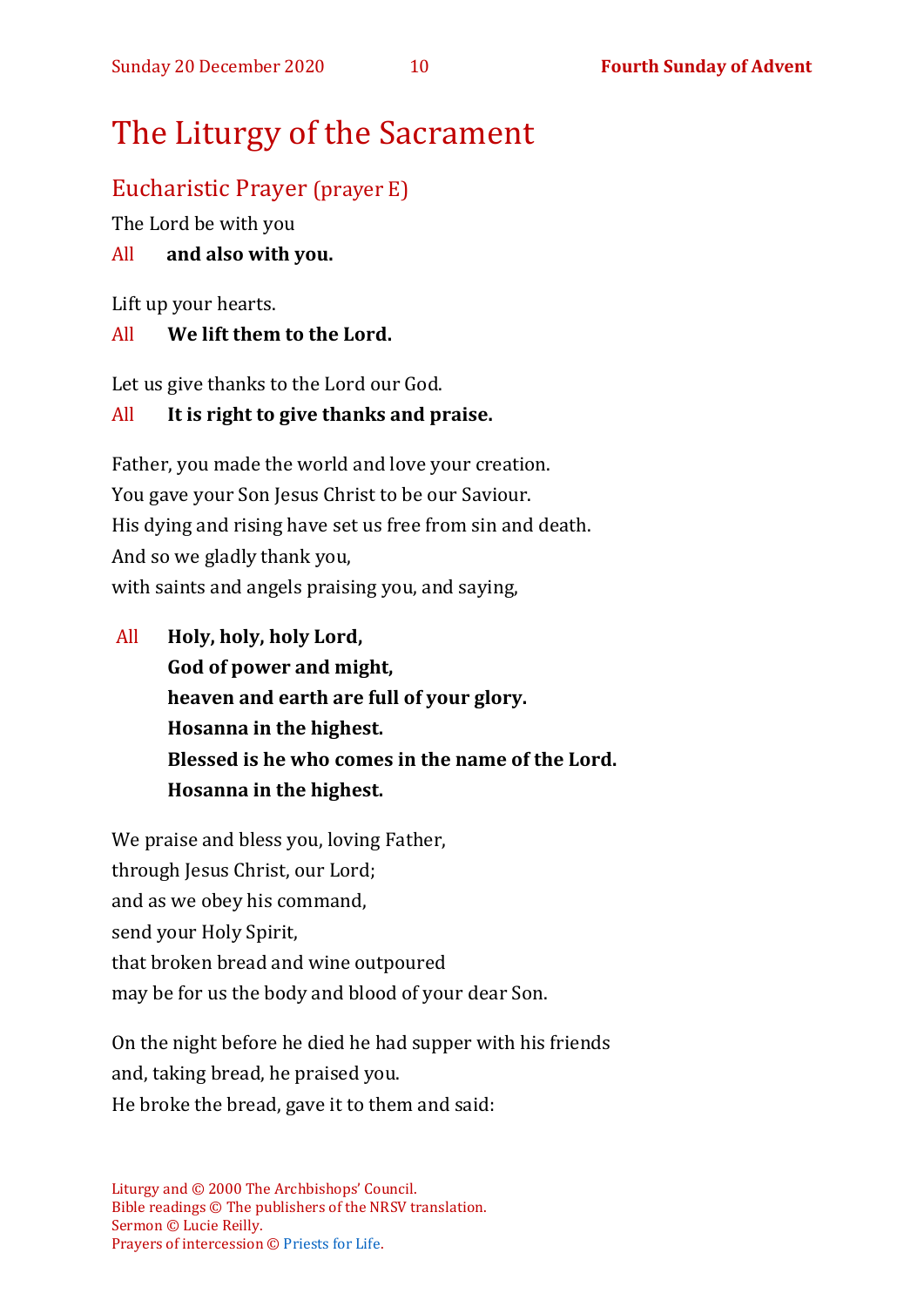Take, eat; this is my body which is given for you; do this in remembrance of me.

When supper was ended he took the cup of wine. Again he praised you, gave it to them and said: Drink this, all of you; this is my blood of the new covenant, which is shed for you and for many for the forgiveness of sins. Do this, as often as you drink it, in remembrance of me.

So, Father, we remember all that Jesus did, in him we plead with confidence his sacrifice made once for all upon the cross.

Bringing before you the bread of life and cup of salvation, we proclaim his death and resurrection until he comes in glory.

Great is the mystery of faith:

#### All **Christ has died. Christ is risen. Christ will come again.**

Lord of all life,

help us to work together for that day when your kingdom comes and justice and mercy will be seen in all the earth.

Look with favour on your people, gather us in your loving arms and bring us with all the saints to feast at your table in heaven.

Through Christ, and with Christ, and in Christ, in the unity of the Holy Spirit, all honour and glory are yours, O loving Father, for ever and ever.

#### All **Amen.**

Liturgy and © 2000 The Archbishops' Council. Bible readings © The publishers of the NRSV translation. Sermon © Lucie Reilly. Prayers of intercession © [Priests for Life.](https://www.priestsforlife.org/prayers/weeklyint/4adventb.pdf)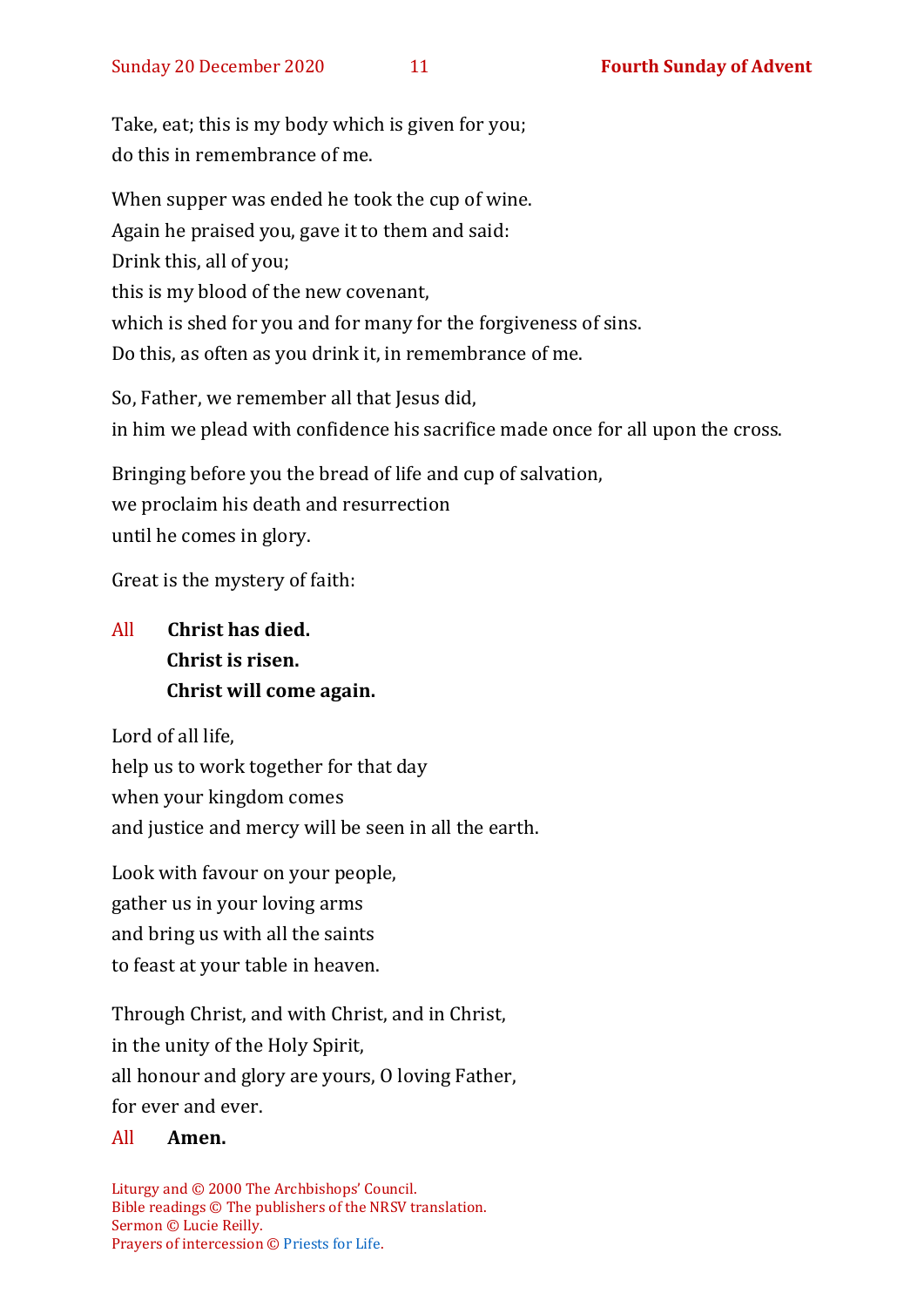Liturgy and © 2000 The Archbishops' Council. Bible readings © The publishers of the NRSV translation. Sermon © Lucie Reilly. Prayers of intercession © [Priests for Life.](https://www.priestsforlife.org/prayers/weeklyint/4adventb.pdf)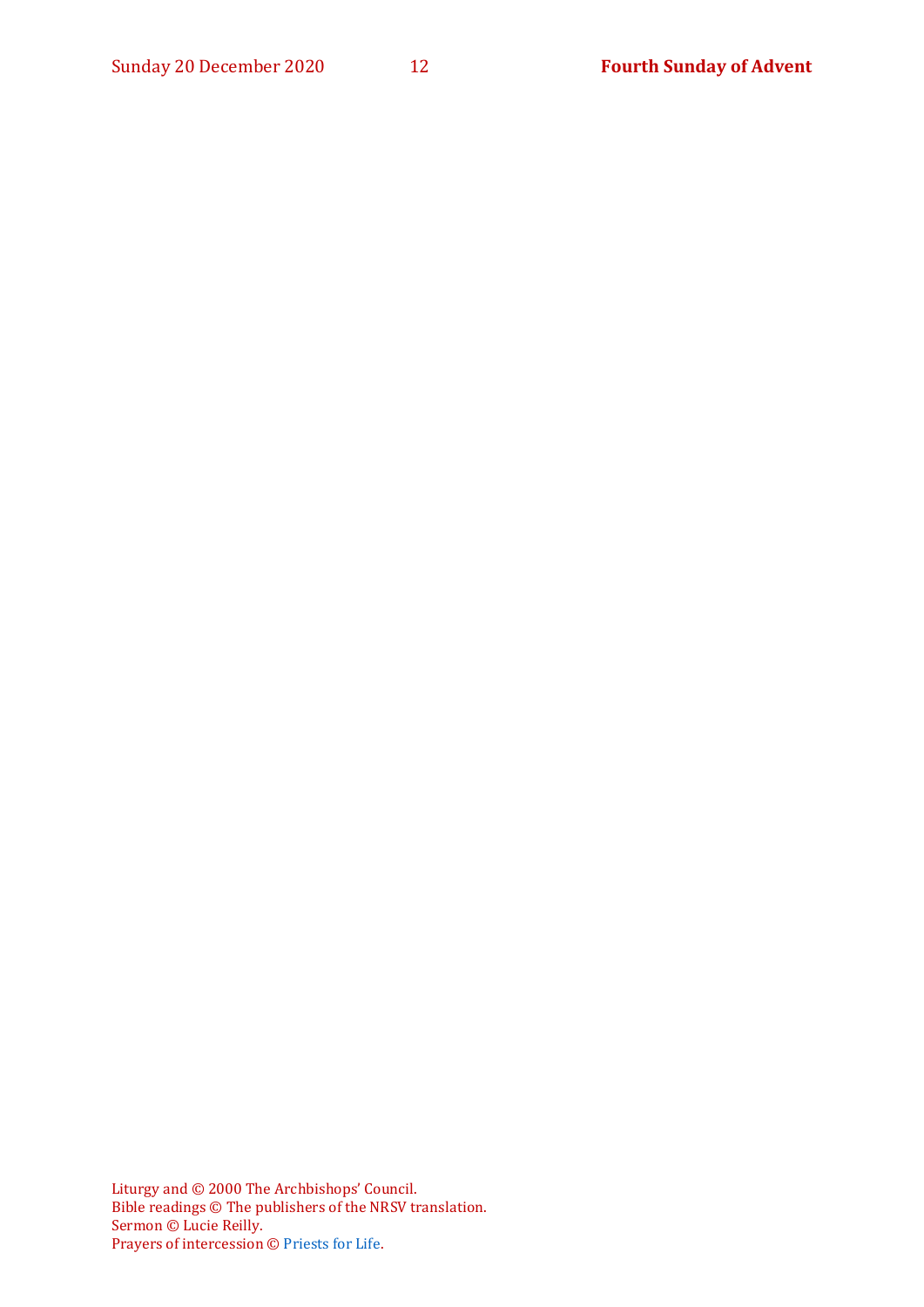#### The Lord's Prayer

As our Saviour taught us, so we pray

All **Our Father in heaven, hallowed be your name, your kingdom come, your will be done, on earth as in heaven. Give us today our daily bread. Forgive us our sins as we forgive those who sin against us. Lead us not into temptation but deliver us from evil. For the kingdom, the power,** 

**and the glory are yours now and for ever. Amen.**

#### Breaking of the Bread

We break this bread to share in the body of Christ.

- All **Though we are many, we are one body, because we all share in one bread.**
- All **Lamb of God,**

**you take away the sin of the world, have mercy on us.**

**Lamb of God, you take away the sin of the world, have mercy on us.**

**Lamb of God, you take away the sin of the world, grant us peace.**

Draw near with faith. Receive the body of our Lord Jesus Christ which he gave for you, and his blood which he shed for you. Eat and drink in remembrance that he died for you,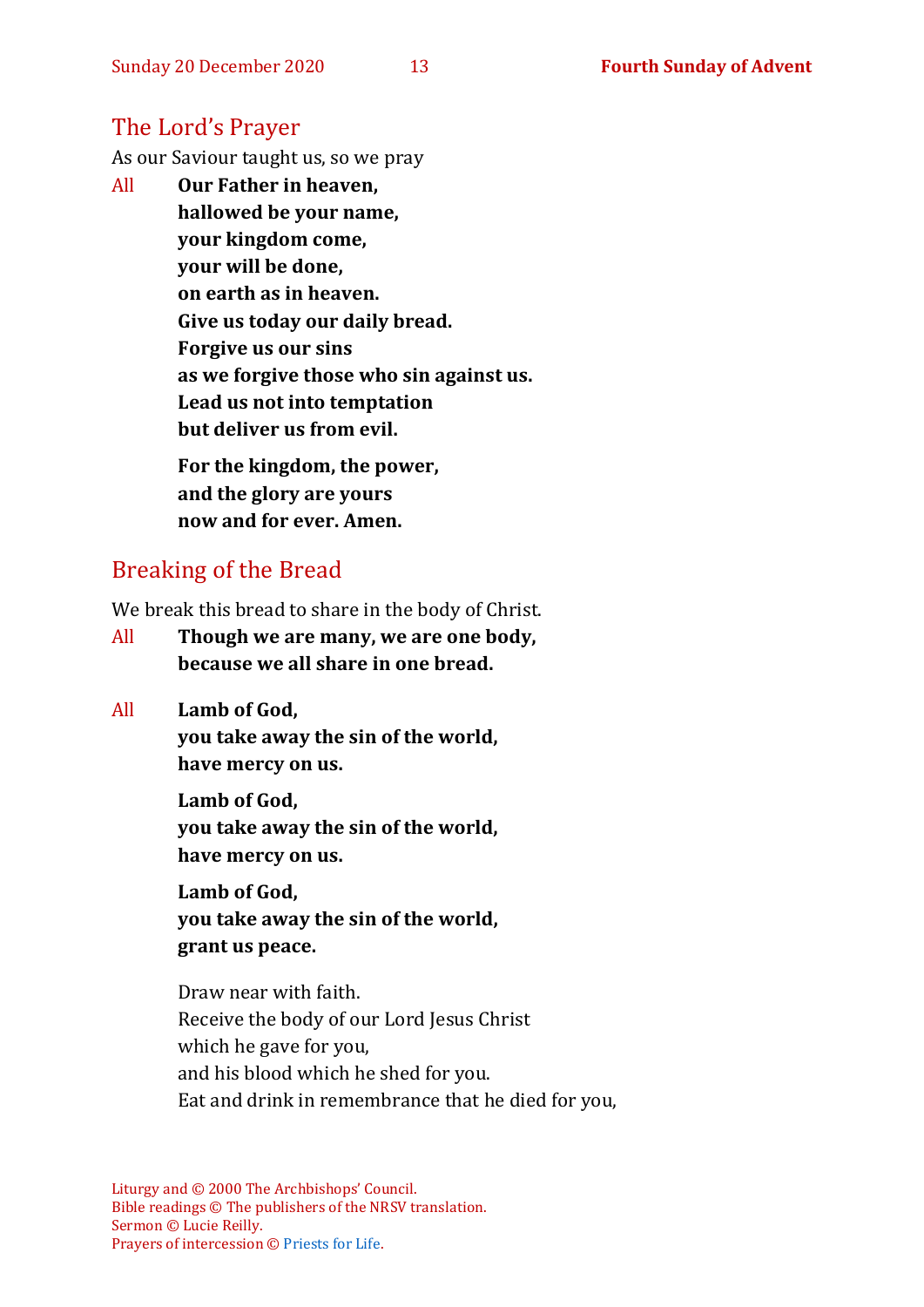and feed on him in your hearts by faith with thanksgiving.

All **We do not presume to come to this your table, merciful Lord, trusting in our own righteousness, but in your manifold and great mercies. We are not worthy so much as to gather up the crumbs under your table. But you are the same Lord whose nature is always to have mercy. Grant us therefore, gracious Lord, so to eat the flesh of your dear Son Jesus Christ and to drink his blood, that our sinful bodies may be made clean by his body and our souls washed through his most precious blood, and that we may evermore dwell in him, and he in us. Amen.**

Communion is distributed.

#### **Prayer after Communion**

Heavenly Father, who chose the Blessed Virgin Mary to be the mother of the promised saviour: fill us your servants with your grace, that in all things we may embrace your holy will and with her rejoice in your salvation; through Jesus Christ our Lord.

All **Amen**

All **Almighty God, we thank you for feeding us with the body and blood of your Son Jesus Christ. Through him we offer you our souls and bodies to be a living sacrifice. Send us out in the power of your Spirit**